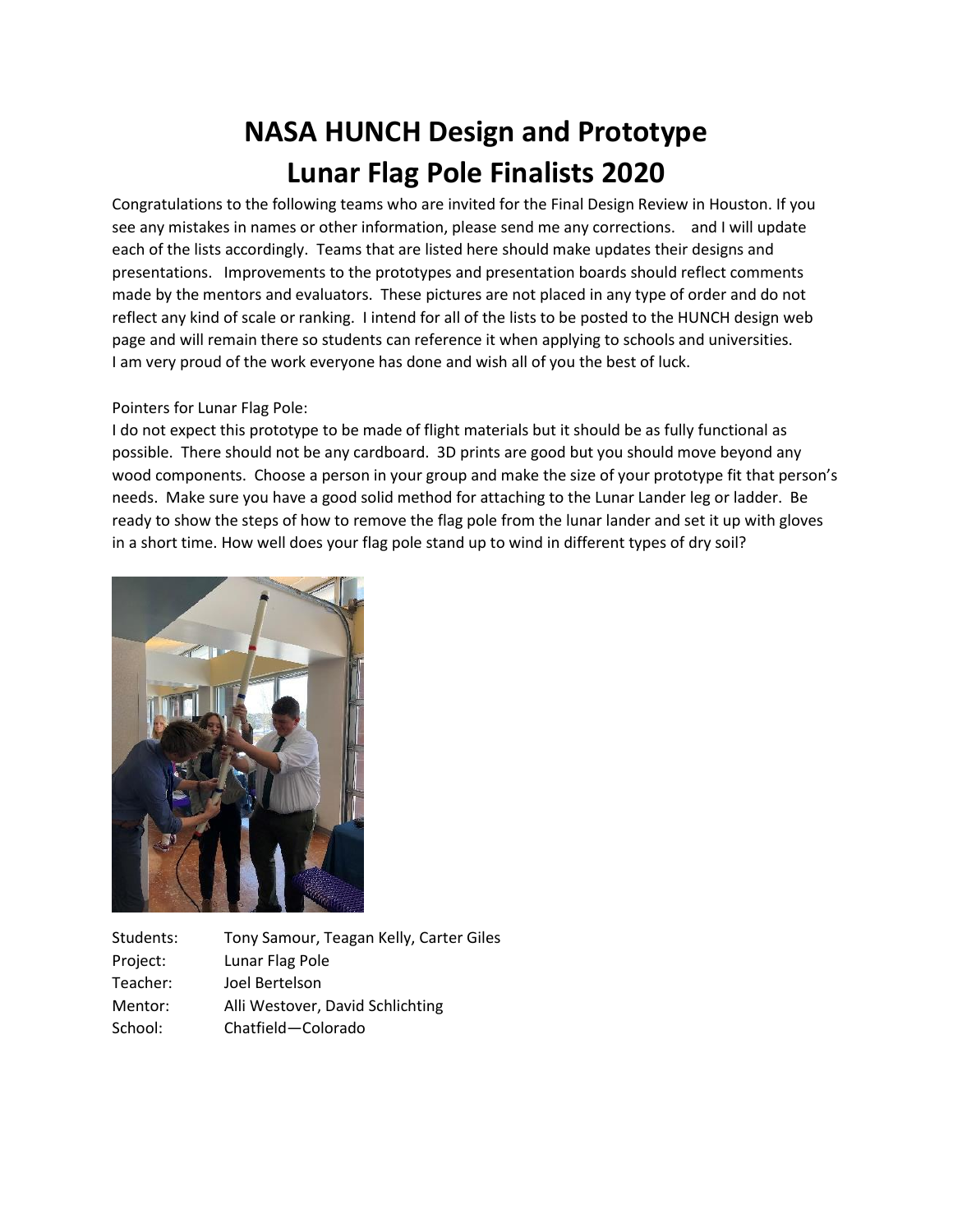

| Students: | Everett Cunningham, William Greeley, Gerrett Everet |
|-----------|-----------------------------------------------------|
| Project:  | Lunar Flag Pole                                     |
| Teacher:  | <b>Robin Merritt</b>                                |
| Mentor:   | Glenn Johnson                                       |
| School:   | Clear Creek-- Texas                                 |



| Students: | Dominick Siena, Meredith Westrich, Samuil Doser |
|-----------|-------------------------------------------------|
| Project:  | Lunar Flag Pole                                 |
| Teacher:  | Donna Himmelburg, Vince Stornello               |
| Mentor:   | Nancy Hall and Gene Gordon                      |
| School:   | Fairport-New York                               |
|           |                                                 |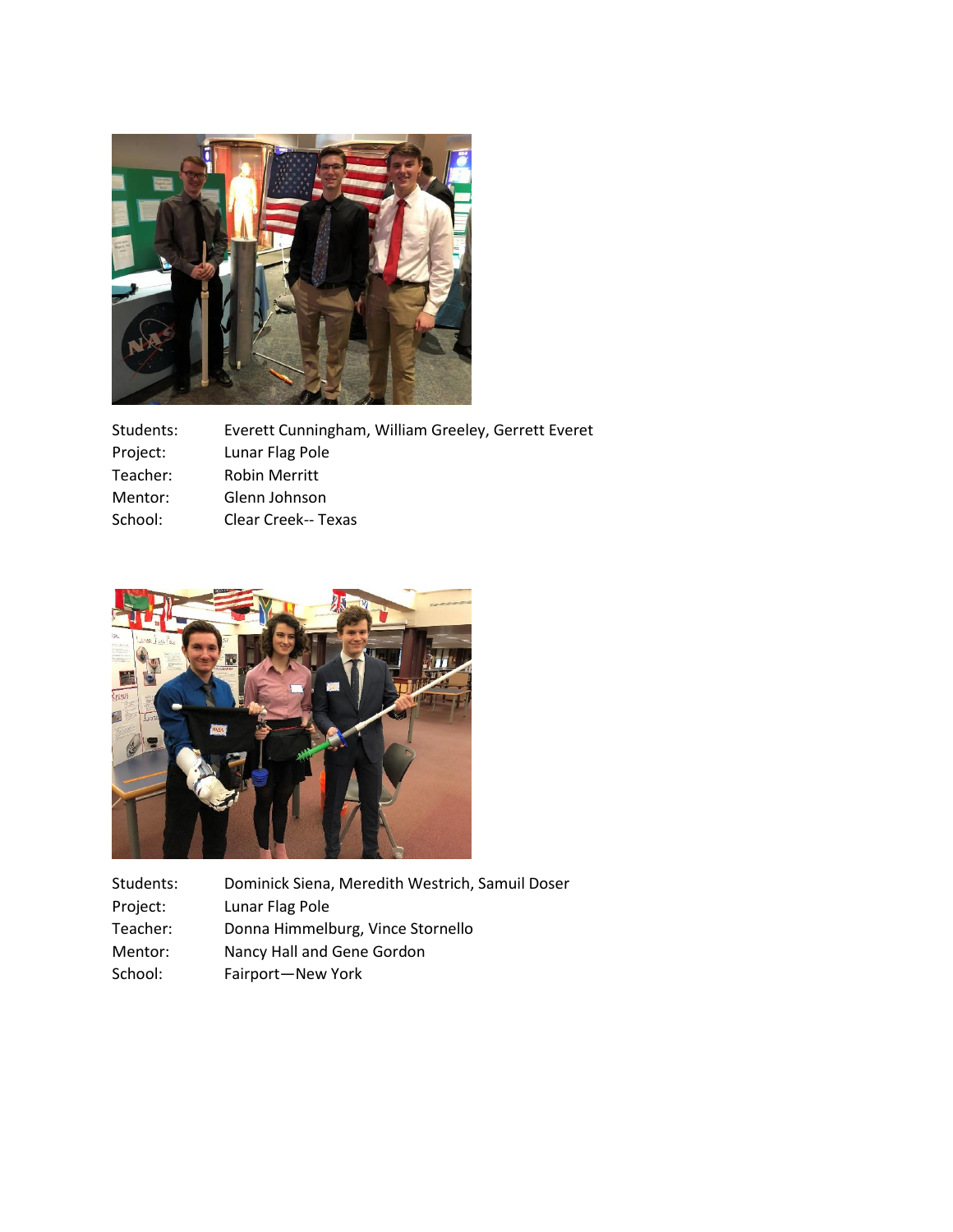

Students: Brandon Mercado, Metin Sari, Ishraq Ahmed, Bryan Ambrosio, Juan Ramirez, Jahir Keeling, Siddharth Rana, Mohammad Abdulazeez, Keyur Rana, Lascelles Morrison, Shah Rahman, Dylan Toy, Ty Asia Morrison, Najely Domingue, Dereck Arroyo, James Alain

Project: Lunar Flag Pole

| Teacher: | Marianne Albarez |
|----------|------------------|
|          |                  |

- Mentor: Flo Gold
- School: PCTI—New Jersey



| Brian Baker, Kyle Scholtens, Jack Miller |
|------------------------------------------|
| Lunar Flag Pole                          |
| <b>Gary Duquette</b>                     |
| Flo Gold                                 |
| Jackson Hole--Wyoming                    |
|                                          |